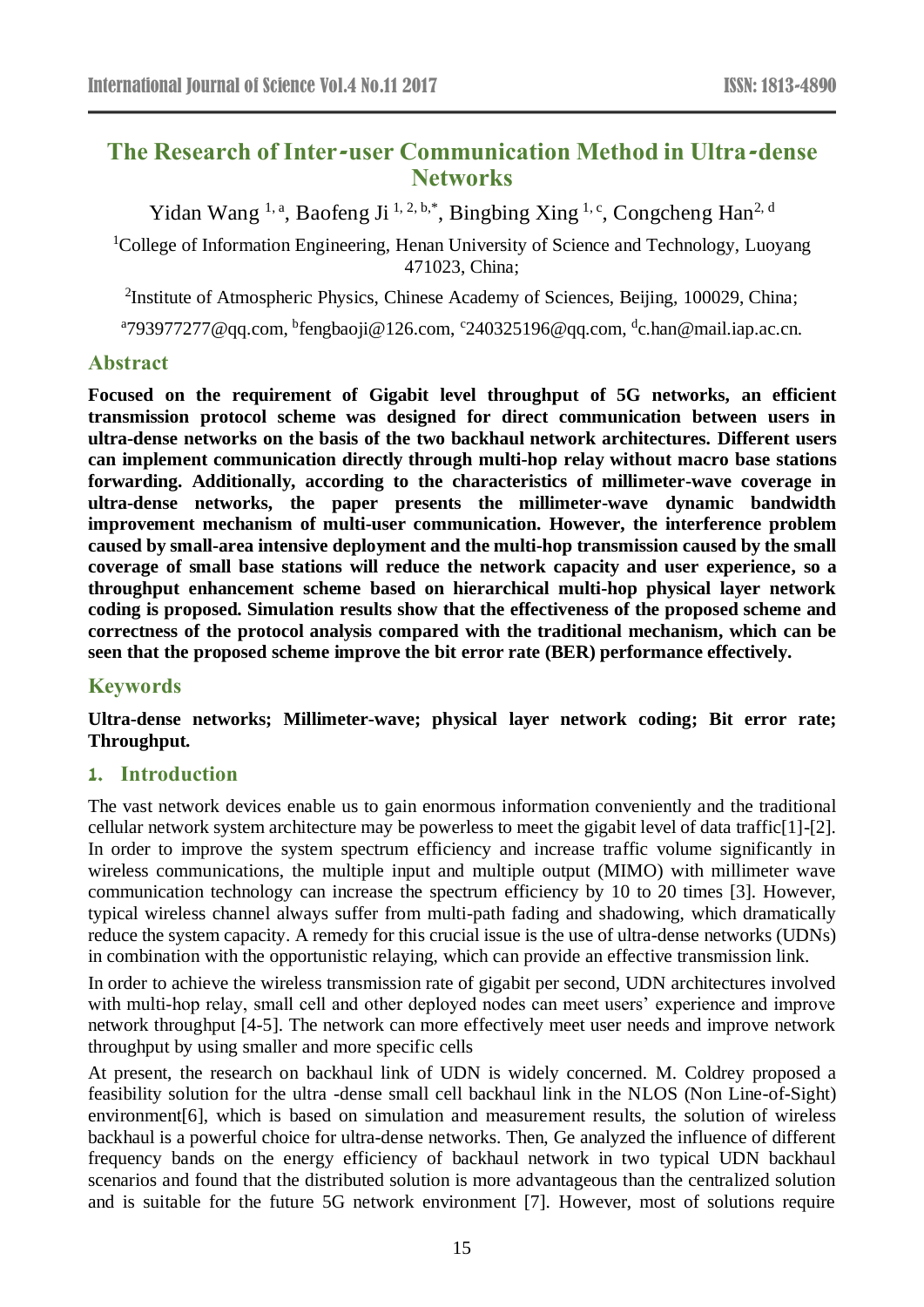macrocell base station (MBS) or a specific small cell base station (SBS) to forward from source to destination. Moreover, the short range technology may be impractical when two users are far from each other[8].

Therefore, an efficient protocol can be proposed to improve the network throughput and reduce the BER to some extent. The research show that dynamic bandwidth performance is superior to dynamic bandwidth mechanism in ultra-dense network[9].

In order to reduce the mutual interference between adjacent nodes and enhance the network throughput, Zhang et al. first proposed the concept of physical layer network coding (PNC) for the first time[10]. In [11] and [12], Burr proposed the application of linear physical layer network coding in multi-hop wireless network and ultra-dense multi-hop wireless network, respectively. The author analyzes the influence of different coding methods on PNC from the algebraic perspective. Considering the use of PNC for multiple relays, it does not describe the performance impact of the proposed method on multi-relay multi-hop networks compared to other relay processing methods. A throughput enhancement scheme in UDN based on hierarchical multi-hop PNC is proposed in this paper, which can effectively improve the throughput of the network and reduce the interference of the network.

The main contributions are as follows:

1) A high efficient teansmission protocol for inter-user communication in UDN is proposed, the problem of the long distance communication without BS forwarding can be solved.

2) Millimeter-wave dynamic bandwidth enhancement is investigated compared with traditional dynamic bandwidth mechanism.

3) A throughput enhancement scheme in UDN based on hierarchical multi-hop PNC is presented compared with the relay decoding and forwarding directly scheme.

#### **2. System Model**

#### **2.1 Centralized network architecture**

The centralized network architectures can be seen as Fig. 1. It is assumed that an MBS is located in the center of the macrocell, all SBSs are evenly distributed in the area, and all SBSs have the same transmission power and coverage area. As shown in Fig. 1, the traffic of the small cell is transmitted to the MBS through the millimeter-wave communication link and then the backhaul traffic aggregated in the MBS is forwarded to the core network through the fiber to the cell (FTTC) link. The two logical interfaces of S1 and X2 are used to forward backhaul traffic in a centralized architecture. S1 can be seen as a feeder from the advance gateway to the MBS user data, the advance gateway is the core network entry. X2 enables interactive information to be exchanged among small cells.



Fig.1 Centralized network architecture for wireless backhaul networks

The backhaul traffic in a centralized solution includes the uplink and downlink traffic. Assuming that the number of small cells in a macrocell is  $N$ , the uplink and downlink throughput of the macrocell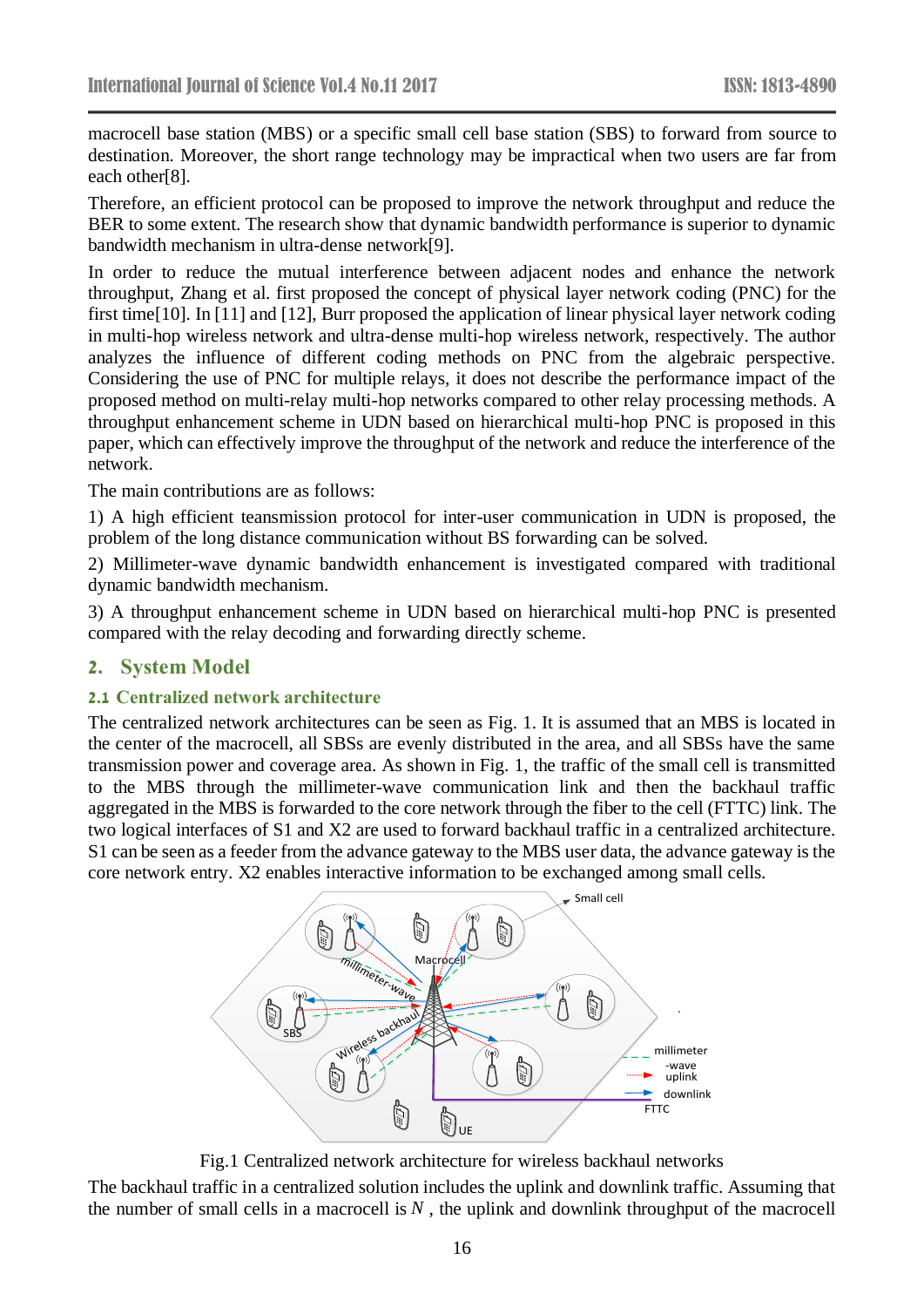are  $TH_u^1$  and  $TH_d^1$ , respectively. The uplink and downlink throughput of the small cell are equal to  $TH_u^2$  and  $TH_d^2$ , respectively. Therefore the total throughput of uplink backhaul is  $TH_u = TH_u^1 + N \cdot TH_u^2$ , where the throughput of downlink backhaul is  $TH_d = TH_d^1 + N \cdot TH_d^2$ . The total backhaul throughput of the centralized solution is  $\mathrm{TH}_{_S} = \mathrm{TH}_{_u} + \mathrm{TH}_{_d}$  .

#### **2.2 Distributed network architecture**

The distributed network architecture is shown in Fig. 2. Compared to the centralized architecture of Fig. 1, there is no MBS to collect all the backhaul traffic from the small cell, and the backhaul traffic is transferred to the SBS cluster. Assuming that all SBSs are evenly distributed in a given region, the backhaul traffic of the SBS is transmitted to the adjacent SBS by using millimeter-wave communication. All backhaul traffic from neighboring SBS will be forwarded to SBS cluster that is connected to the core network via an FTTC link, where the functions of S1 and X2 are the same in both distributed and centralized network.



Fig.2 Distributed network architecture for wireless backhaul networks

In a distributed solution, adjacent small cells cooperate to forward backhaul traffic to SBS cluster. Thus, the channel information and the user data are shared in the neighboring cooperative SBS. Generally, the adjacent cooperative small cells constitute a cooperative cluster. Assuming that the number of neighboring small cells in a cluster is  $K$ , the uplink and downlink throughput of the cooperative small cell are expressed as  $TH_u$  and  $TH_d$ , respectively. So the total backhaul throughput is  $TH_s = K\left(TH_u + TH_d\right)$ .

### **3. Efficient Transmission Protocol Design**

The centralized and distributed solutions in UDN enable long-range backhaul transmission, and the transmission of information between users through the MBS or SBS cluster forwarding, which will significantly reduce system throughput. Especially when the number of dense small cells of overlapping coverage is raised, the millimeter-wave communication outage probability of the high-frequency transmission will increase dramatically. Therefore, in order to solve this problem, this paper proposes an enhanced scheme for communication between devices. When the transmission is carried out by the proposed method, the data traffic needs to be forwarded to the core network without macro base station or SBS cluster and can be transmitted directly from the source user to the destination user through multi-hop relay.

The proposed scheme improves the capability elements in the frame such as the access point (AP) beacon frame and the user's association request, and implements the multi-hop transmission method between users in a number of basic service sets (BSS) to cover in UDNs to improve the quality of service (QoS) of users.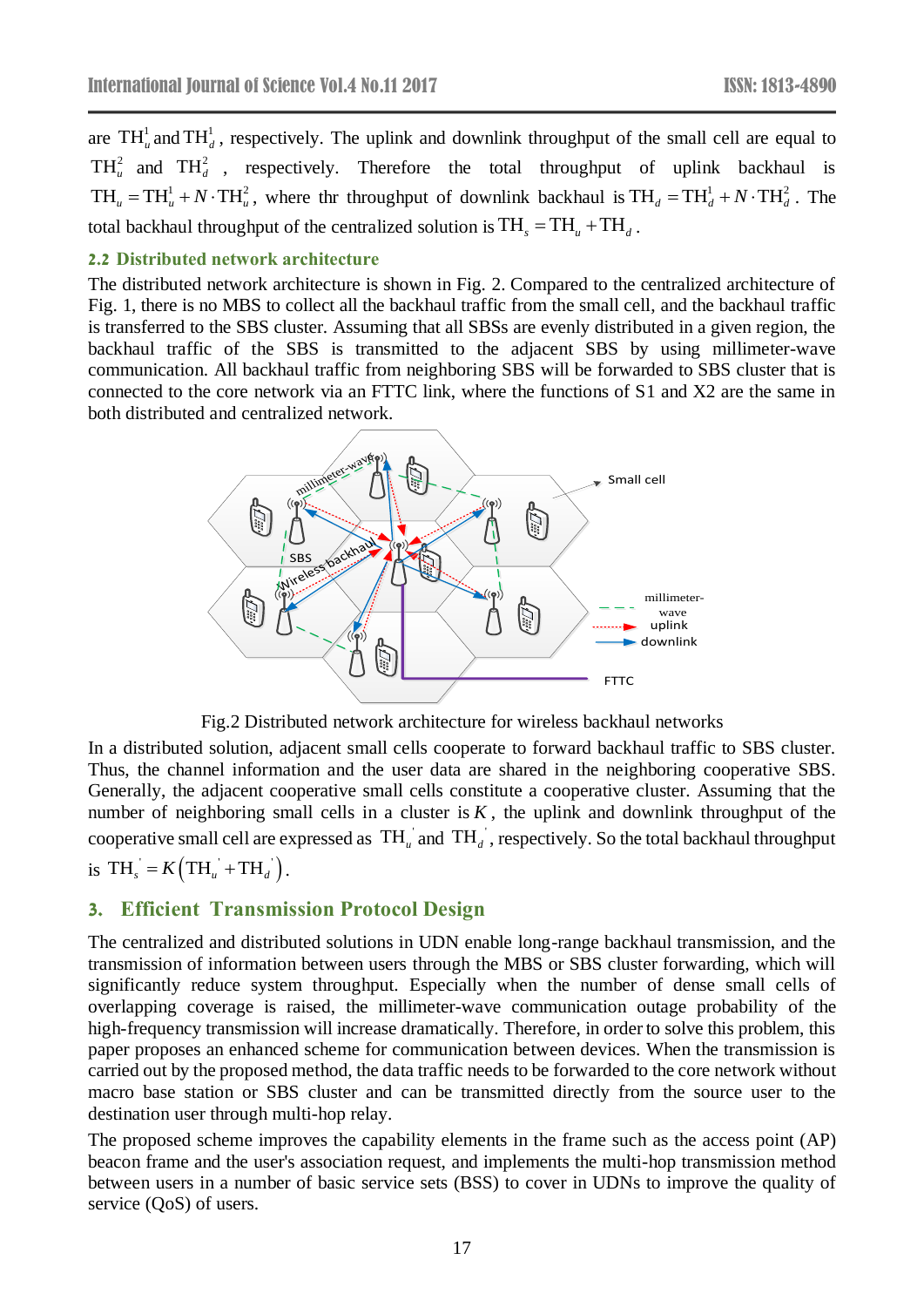The specific implementation process can be seen as follows:

The sub-type of the management frame in the IEEE 802.11 is defined in UDN, namely, the reserved field from B30 to B31 of the "VHT Capabilities" element in the information element field of beacon frame can be used to judge whether the device has a direct communication capability or not. Such as the code "1" has this capability, and the code "0" does not have. Capabilities element structure of beacon frame in IEEE 802.11 is shown in Fig. 3, there are total 32 bits from B0 to B31, where bits from B0 to B29 have been standardized in IEEE 802.11, the proposed scheme is compatible with the traditional protocol and the inter-user directly communication can be realized effectively.



Fig.3 Capacities element structure of beacon frame in 802.11

When the source user A is far away from the destination user B, there are multiple BSS among these two devices. The process of communication can be elaborated as follows:

(1) User A find networks through the beacon frame sent by the associated SBS and transmit the data containing the target address information user B to the associated SBS, where the beacon frame contains the information indicating direct communication capability between users. Then identifying the bit of B30 or B31 to obtain whether users' associated frame having requirement or not.

(2) After receiving the data, the SBS will match the address information buffered with the address information of the target user B in received frame. If match success, the SBS will send the data to the target user B; but if the match fails, the SBS forwards the data to the SBS.

(3) In the set time period, if match success, the SBS transmits the end-of-frame back to the upper level SBS step by step until it is fed back to the transmitting user A. If the SBS has not been matched successfully in the set time, the next level AP feedbacks the failed information of matching to the next level AP until it is fed back to the source user A, and discard the failed frame. It is noting that the address match can be performed in the order of setting when SBS receives data from multiple SBSs at the same time.

According to the proposed method can greatly reduce the switching costs, and because the path loss is relatively small, so the resulting BER also will be reduced.

# **4. Dynamic Bandwidth Protocol**

An efficient protocol design for inter-user communication is elaborated in the above section. This section focus on the dynamic bandwidth transmission mechanism of the proposed protocol. The IEEE 802.11(aj/ad) task group is mainly to develop WLAN standards, so the proposed method requires to use IEEE 802.11 transmission protocol for communication especially the 60GHz frequency. To meet the demand for ultra wide band system, some newly opened spectrum such as 42.3-47.0GHz and 47.2-48.4 GHz band will be used in the future to support 540MHz and 1080MHz bandwidth[13]. Fig. 4 and Fig. 5 show the spectrum allocation of two channels.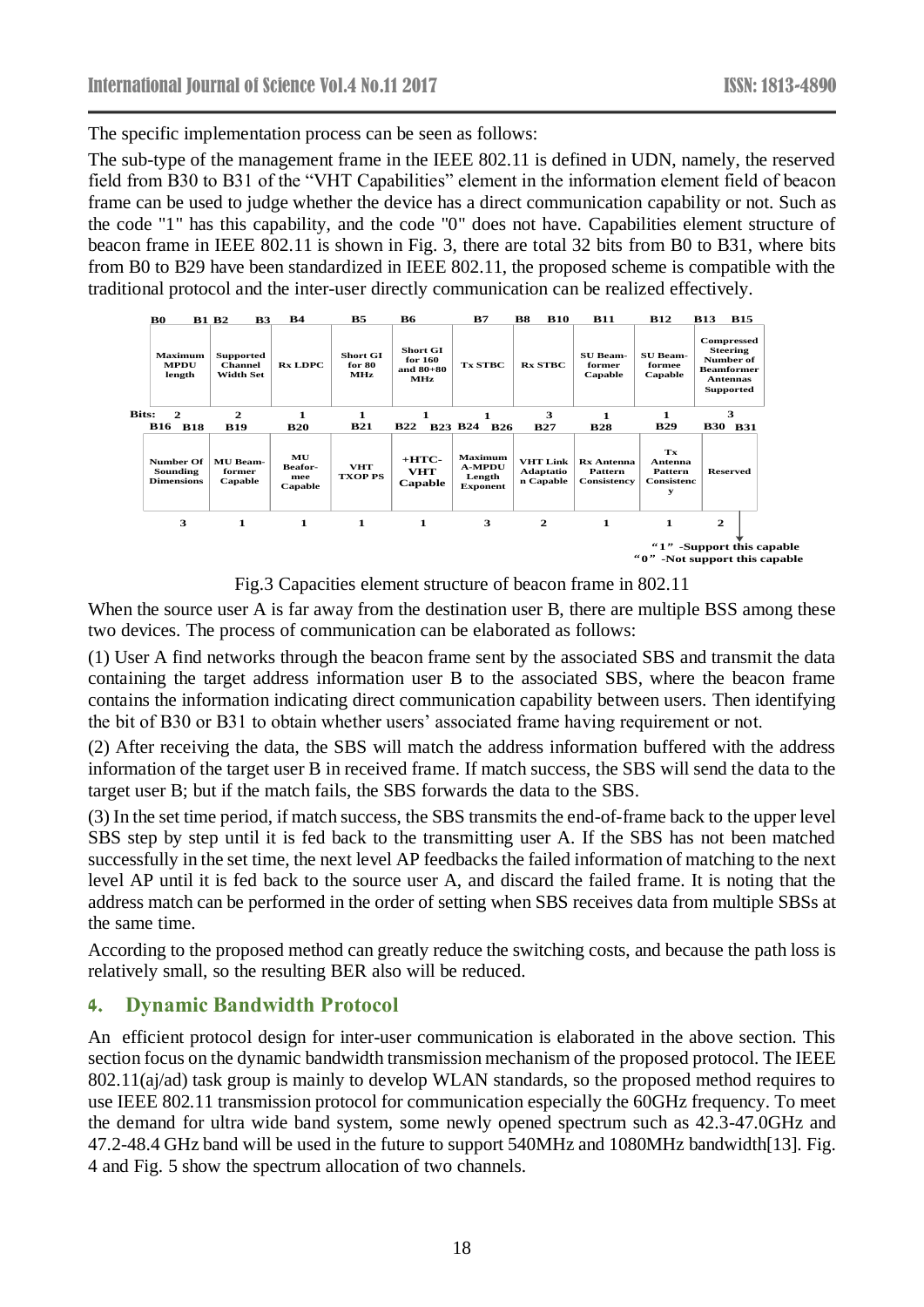

Fig.5 IEEE 802.11aj 1080MHz channel

Compared with the traditional dynamic bandwidth mechanism and the static bandwidth mechanism, the primary channel and secondary channel in the proposed scheme can be used for data transmission at the same time. But some flaws also need to be considered, such as the secondary channel is not available when the primary channel is busy. Therefore, in the new millimeter-wave dynamic bandwidth mechanism, the 45GHz frequency band does not need to consider the forward compatibility of the device of user, the data can access sub-channel transmission when the primary channel is busy.

### **5. The Realization Scheme of Throughput Enhancement Scheme in UDN Based on Hierarchical Multi - hop PNC**

A very simple single-layer topology is shown in Figure 6, which is a hierarchical wireless network, commonly referred to as a network: two sources, two relays and a destination in a single layer hierarchical network. In this case, assume that the destination is associated with both sources.



Fig.6 Single layer hierarchical network

The connection device of destination end the is the output of two relays, can be expressed as:

$$
\mathbf{s}^{D} = \mathbf{s}^{(1)} = \mathbf{A}^{(1)}\mathbf{s}^{(0)} = \begin{bmatrix} a & b \\ c & d \end{bmatrix} \begin{bmatrix} s_1^{(0)} \\ s_2^{(0)} \end{bmatrix}
$$

$$
\mathbf{y}^{D} = \mathbf{A}\mathbf{s} = \begin{bmatrix} ah & bh \\ cg & dg \end{bmatrix} \begin{bmatrix} s_1 \\ s_2 \end{bmatrix}
$$

 $\mathbf{B} = \mathbf{A}^{(1)}$ . Since *D* is associated with both  $s_1^{(0)}$  and  $s_2^{(0)}$ ,  $\mathbf{B}^A = \mathbf{B}$ , the two columns of **B** must be nonzero, and its nonzero coefficients are reversible. This topology is more flexible than a two-way relay channel because there are four coefficients instead of two, so it is easier to adapt to channel fading.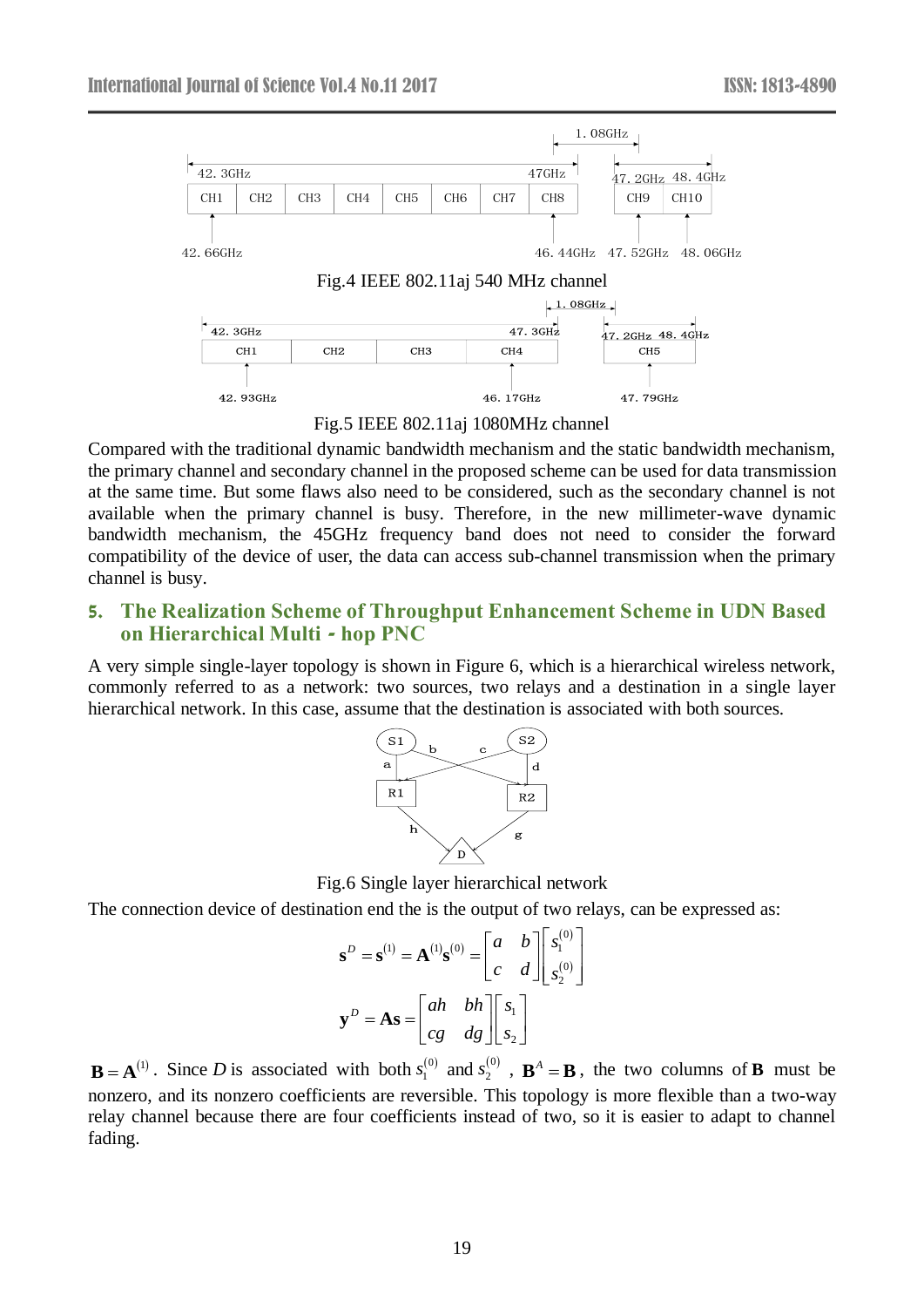### **6. Simulation**

The minimum mean square error (MMSE) precoding is used to compare the proposed scheme with the centralized scheme and the distributed scheme. The simulation frequency band is 45GHz millimeter-wave band and the wavelength is  $\lambda = 6.7$  millimeter. The paper adopts Rayleigh channel model, the scattering body number is  $S_k = 12$ , the sub-array antenna unit spacing is  $d = 0.5\lambda$  [14]. Assume that the arrival angle and the departure angle of the propagation path subject to uniform distribution of  $[0, 2\pi)$ .

Fig.7and Fig.8 show the comparison the BER and throughput of the proposed and the traditional scheme. From the simulations, it can be seen that the BER and throughput of the proposed scheme are superior to the centralized and distributed solutions. It is worth noting that the gap in the figure is owing to the proposed solution need not MBS or SBS cluster for forwarding, the offload of MBS and path loss are reduced significantly.



Fig.7 The BER comparison of the proposed scheme with traditional solution



Fig.8 The throughput comparison of the proposed scheme with the traditional solution

Fig.9 and Fig.10 compare the proposed millimeter-wave dynamic bandwidth access mechanism with the traditional dynamic bandwidth access mechanism. The simulation parameters are set as follows: frame length is 10000bytes, the idle power and the transmit power set as 20mW and 100mW, respectively, the Monto Carelo number is 10000.



Fig.9 The throughput comparison of the millimeter-wave bandwidth access mechanism with the traditional dynamic bandwidth access mechanism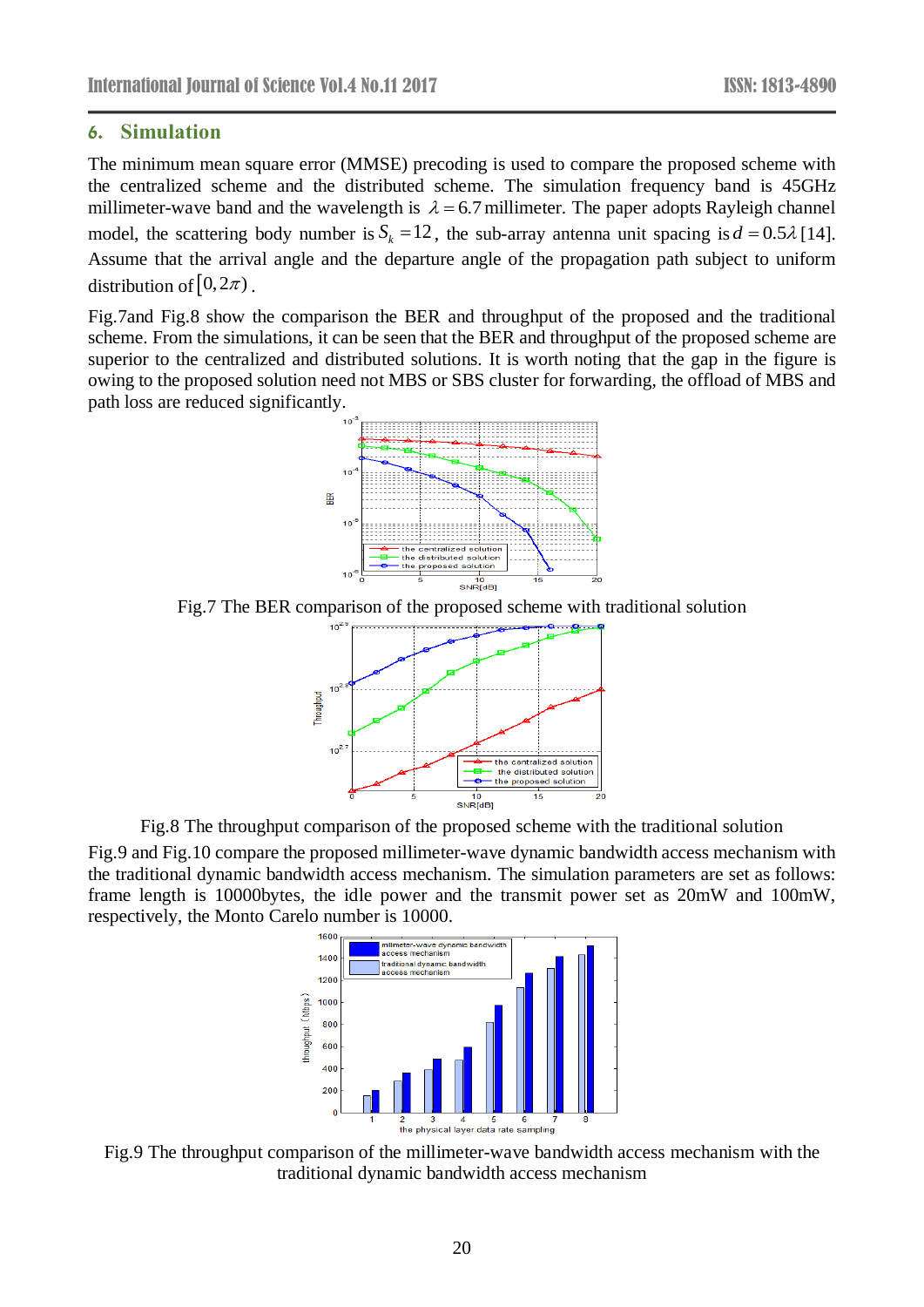

Fig.10 The energy efficiency comparison of the millimeter-wave bandwidth access mechanism with the traditional dynamic bandwidth access mechanism

It can be seen from two figures that the throughput and energy efficiency increase when the physical layer data rate improving, and the millimeter-wave dynamic bandwidth access mechanism are superior to the traditional bandwidth access mechanism.

Fig.11 and Fig.12 show the system throughput and BER of the single layer hierarchical multi-hop PNC method compared to the relay decoding and forwarding directly method when the user transmit power is the same. Considering the Rayleigh channel obey complex Gaussian distributions of  $(0, \frac{\sqrt{2}}{2})$  $\frac{p}{2}$ ),(0,1) and(0, $\sqrt{2}$ ), respectively.



Fig.11 The throughput comparison of the single layer hierarchical multi-hop PNC methodcompared to the relay decoding and forwarding directly method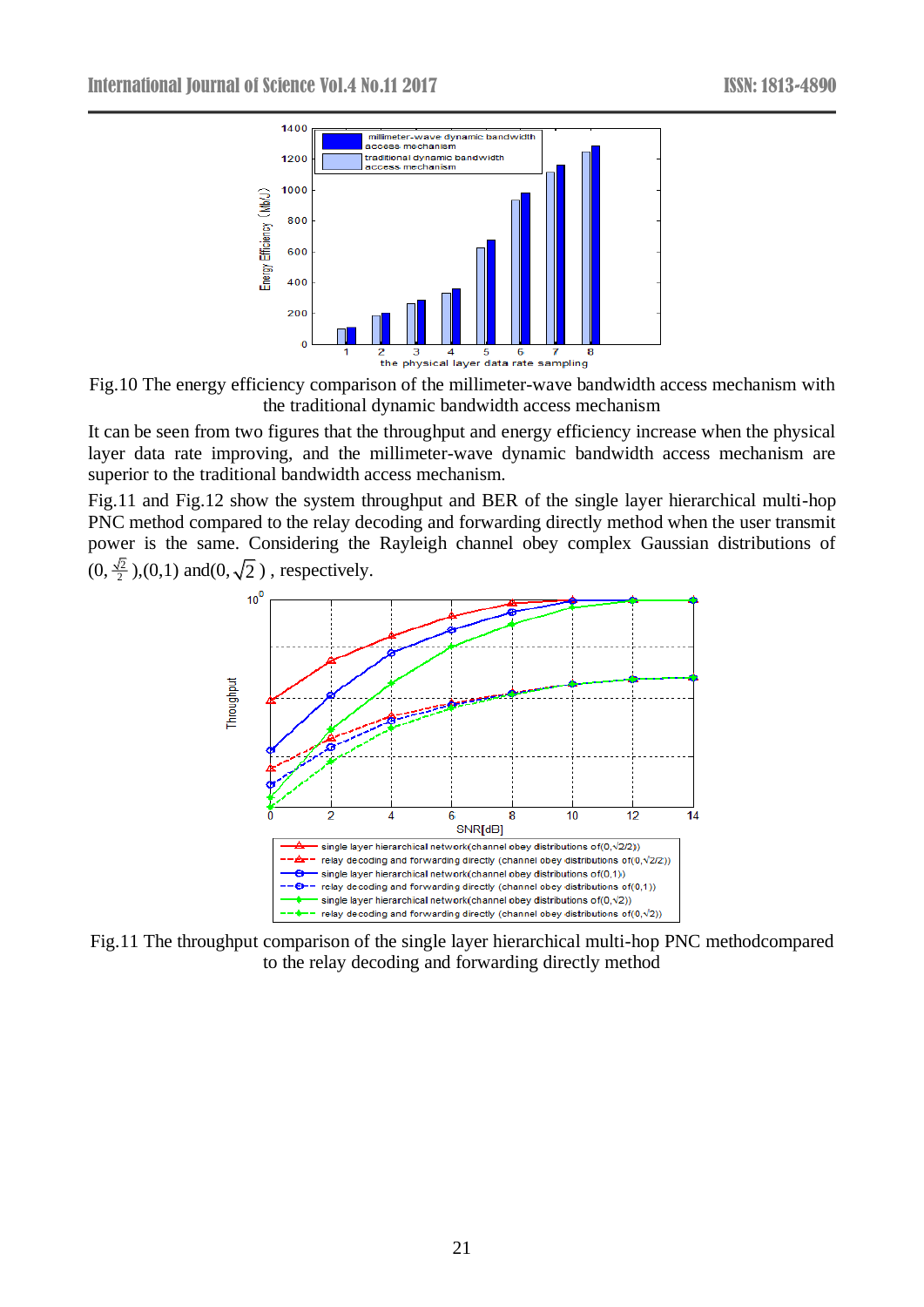

Fig.12 The BER comparison of the single layer hierarchical multi-hop PNC methodcompared to the relay decoding and forwarding directly method

As can be seen from two figures, the throughput increases with the increase of SNR. The smaller the variance of the Rayleigh channel, the greater the throughput. The BER decreases with increasing signal to noise ratio. Rayleigh channel variance value is smaller, the lower the BER. Compared with the relay decoding and forwarding directly method, the performence of single layer hierarchical network method is improved obviously.

### **7. Conclusion**

An efficient protocol was designed for direct communication between users. The simulation results show that the proposed scheme in UDN has better BER performance and higher throughput. The proposed millimeter-wave dynamic bandwidth access mechanism has higher throughput and energy efficiency. For the sake of reducing interference between users, the hierarchical multi-hop PNC method in UDN is presented. Compared with the relay decoding and forwarding directly method, the method greatly reduces the BER of the network, and makes the system throughput Significantly increased.

### **Acknowledgements**

This work was supported in part by the National Natural Science Foundation of China under Grant U1404615,61671144,41605122,U1504619; National Thirteen Five National Defense Fund under Grant 61403110302; Project of Education Department Cooperation Cultivation under Grant 201602011005; China Postdoctoral Science Foundation under Grant 2015M571637; Open Funds of State Key Laboratory of Millimeter Waves under Grant K201504; Open Funds of Key Laboratory of Middle Atmosphere and Global Environment Observation; Education Reform Project of Henan University of Science and Technology(2015YB-033,2015ZD-010); SRTP of Henan University of Science and Technology(2017084).

# **References**

- [1] Chen M, Mao S, Liu Y. Big Data: A Survey. ACM/Springer Mobile Networks and Applications. vol. 19, no. 2, pp. 171-209, 2014.
- [2] Taleb T. Towards Carrier Cloud: Potential, Challenges and Solutions. IEEE Wireless Communications. vol. 21, no. 3, pp. 80–91, 2014.
- [3] Bhushan N, Junyi L, Malladi D. Network densification: the dominant theme for wireless evolution into 5G. IEEE Communications Magazine. vol. 52, no.2, pp. 82–89, Feb. 2014.